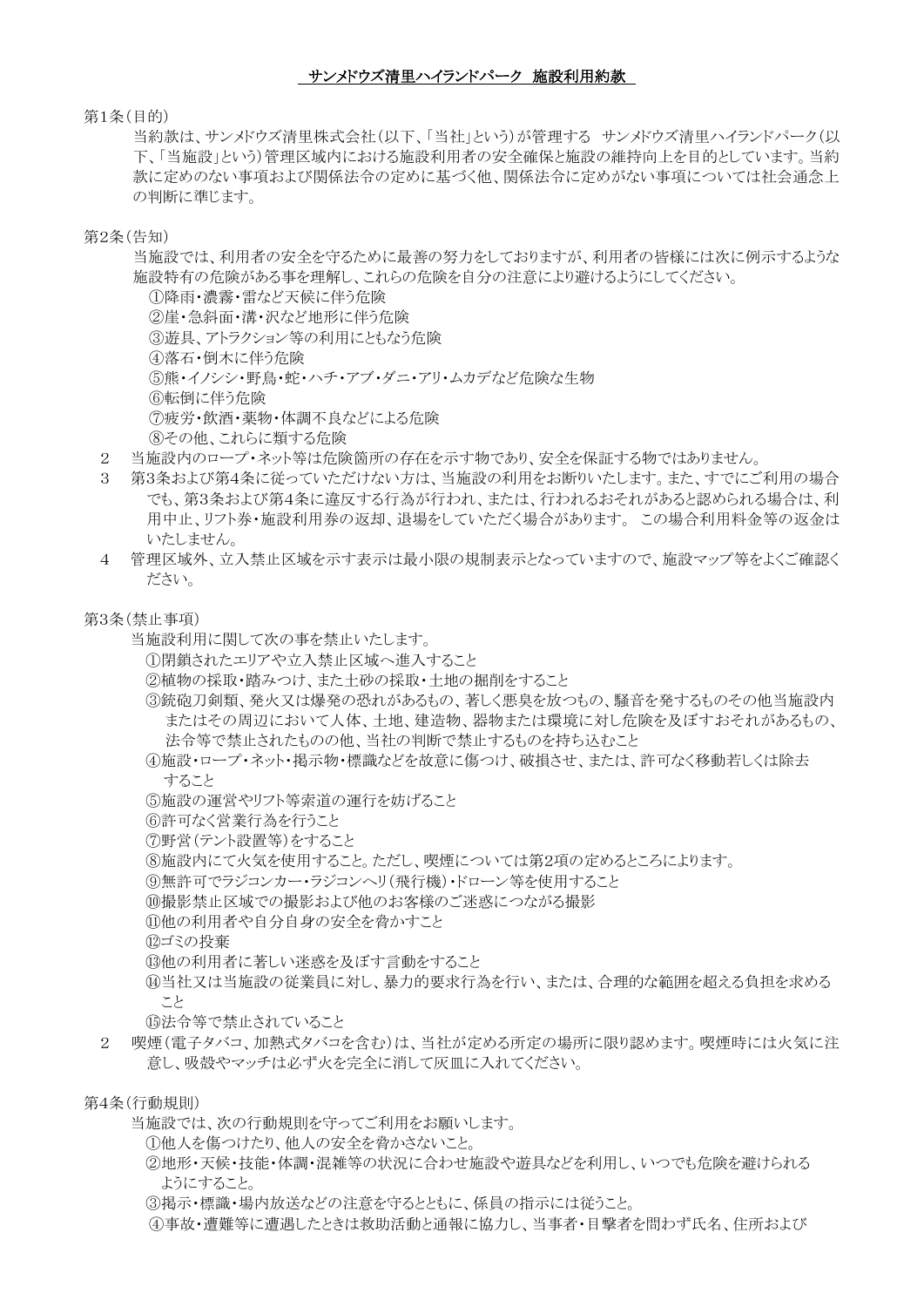電番号を明らかにすること。この場合、当社は、当該氏名等の情報を当該事故に対する対応に必要な 限度で、自ら利用し、または関係する官公署、医療機関などに提供します。 ⑤当施設では、当社の許可した遊具以外を持ち込み、使用することはできません。

第5条(利用者の責任)

当社は、第 2 条1項の告知、第3条で定める禁止事項または第4条で定める行動規則に違反したことにより発 生した事故に対し責任を負いません。また、これらの違反行為により当社に損害または賠償費用が発生した場 合、当社は、その事故を発生させた利用者に対してこの損害の賠償または発生した費用を請求し、当該利用 者は、これを支払います。

- 2 本約款等に違反し、当施設管理区域の外に当施設利用者またはその知人等から当社に遭難救助の要請が あった場合、当社は、単独または関係官公庁等と協力し救助活動を行います。この場合、救助活動終了後、 捜索、救助に要した人件費、機器費用、索道運行費用、照明電気費用、その他発生した費用の一切を当該 施設利用者に請求し、当該利用者は、これを支払います。
- 3 当社は、利用者が携帯した物を当社の設置する有料鍵付き収納に収納した場合を除き、当施設内ならびに 駐車場における盗難等に対し責任を負いません。また、有料鍵付き収納の鍵を紛失・破損した場合、当該利用 者は鍵の交換費用として金 2,000 円を請求し、当該利用者はこれを支払います。
- 4 撮影画像の公開について、撮影を許可していない人 が映り込んでいる画像や動画の公開によるトラブルに関 し、当社は一切の責任を負いません。
- 5 索道施設については、当社が定める「索道事業運送約款」に従いご利用ください。
- 6 有料遊戯施設については、当社が定める「利用規則」に従いご利用ください。

第6条(不可抗力等)

天災、感染症の拡大その他の不可抗力に基づく事由による場合、施設利用者の安全が確保できないおそれが ある場合、または、権限を有する行政機関による協力要請、行政指導、指示または行政処分がなされた場合に は、 施設およびリフトの一部または全部の営業を休止することがあります。

2 風、雨、雪、霧などにより安全確保のため施設営業および索道の運転を中止した場合は、利用料金等の返金は 致しません。

第7条(感染症防止対策)

当施設では、明らかに感染症に罹患していると認められる方の利用をお断りいたします。

- 2 当施設では、感染症の拡大の状況に応じ、入場前の検温及び手指の消毒、ならびに当施設への入場、出場の 際および施設内においてマスクの着用及び利用者間に一定の距離をとる等、感染防止のために必要な対策に ついてご協力をお願いすることがあります。
- 3 前項に基づき当施設が実施する感染防止対策にご協力いただけない場合、利用をお断りいたします。 また、すでにご利用の場合でも 、利用中止、リフト券・施設利用券の返却、退場をしていただく場合があります。 この場合、利用料金等の返金はいたしません。

第8条(その他)

「暴力団員による不当な行為の防止等に関する法律」(平成4年3月1日施行)による指定暴力団および指定暴 力団員ならびに反社会団体および反社会団体員等(暴力団および過激行動団体等ならびにその構成員)は、 当施設を利用できません。暴力団又は暴力団員が事業活動を支配する法人その他の団体であるとき及び法人 でその役員のうちに暴力団員に該当する者があるものについても、同様とします。

2 当施設の利用者の中に前項に該当する者がいると判明した場合には、直ちに当施設の利用をお断りし、施設 外へ退去していただきます。当施設の指示に従っていただけない場合は、警察等関係機関に通報いたします。

第9条(利用約款の変更)

当社は以下の場合、当社の判断により、 利用約款を変更することができます。 ①利用約款の変更が、施設利用者の一般の利益に適合するとき。 ②利用約款の変更が、契約をした目的に反せず、かつ変更の必要性、変更後の内容の相当性、変更の 内容その他の変更に係る事情に照らして合理的なものであるとき。

- 2 当社は前項による利用約款の変更にあたり、変更後の利用約款の効力発生日の1か月前までに、 利用約款を 変更する旨および変更後の利用約款の内容とその効力発生日を当社ウェブサイトに掲示し、通知します。
- 3 本条による変更後の利用約款の効力発生日以降に施設利用者が当施設を利用したときは、利用約款の変更 に同意したものとみなします。

(附則)

制定・施行 2021年12月1日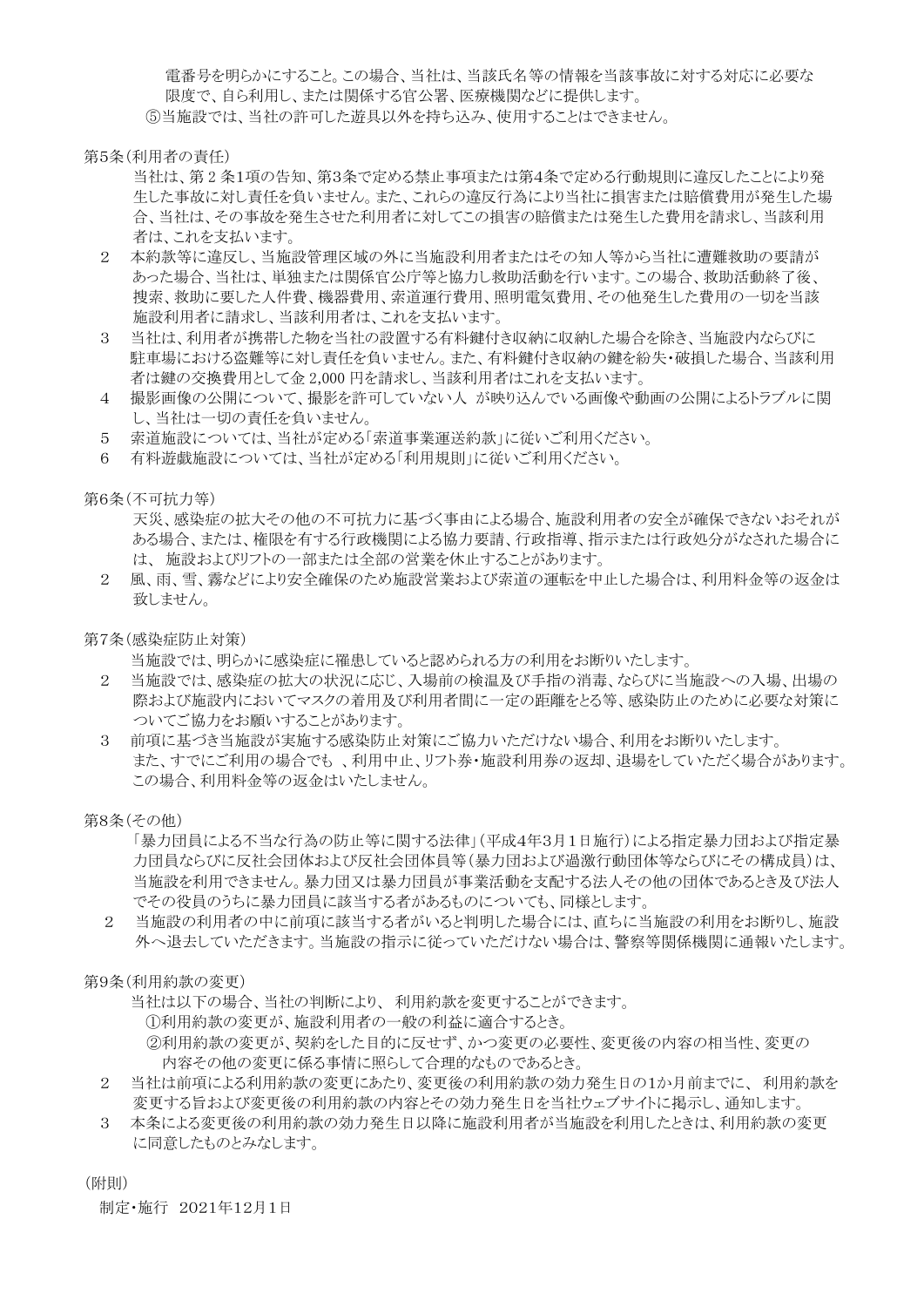# **Sun Meadows Kiyosato Highland Park Rules and Regulations**

## **Article 1: Purpose**

The purpose of the Sun Meadows Kiyosato Highland Park Rules and Regulations ("Rules and Regulations") is to ensure the safety of guests and to maintain and improve ski resort facilities of the Sun Meadows Kiyosato Highland Park ("Resort") operated by the Sun Meadows Kiyosato Co., Ltd. ("Sun Meadows Kiyosato" or "we"). Matters not specified in these Rules and Regulations and events that take place outside the areas managed by the Resort are handled in accordance with relevant laws and regulations. Matters not specified in these relevant laws and regulations, and matters not specified in the relevant laws and regulations as well as those specified in these relevant laws and regulations are handled in accordance with judgments based on social norms.

## **Article 2: Notice**

At the Resort, we do our best to protect the safety of our guests, but you must understand and be aware of the hazards inherent to resorts as illustrated in each of the following items and take your own caution to avoid them.

- (1) Hazards associated with weather conditions, such as rain, thunder and dense fog
- (2) Hazards associated with particular terrains, such as cliffs, steep slopes, ditches and streams
- (3) Hazards associated with playground equipment, attractions, etc.
- (4) Hazards associated with falling rock, fallen tree, etc.
- (5) Dangerous creatures such as bears, boars, wild birds, snakes, bees, horseflies, ticks, ants, centipedes,
- (6) Hazards associated with tumbling and falling
- (7) Hazards caused by fatigue, drinking, taking drugs and poor physical condition
- (8) Other hazards similar to those listed above

2. Ropes, nets and other similar items installed within the Resort just show where hazards are and do not guarantee your safety.

3. If you do not follow Articles 3 and 4 below, we retain the right to refuse you as a guest at the Resort. Even if you have already paid for lifts and other services, if you have conducted an act or are found to be likely to conduct an act in violation of Article 3 or Article 4, we may ask you to discontinue using the Resort, return your tickets including lift tickets and facility use tickets and leave the Resort without reimbursing you for these fees.

4. We do provide warnings and other signs to mark off-limits areas and areas not managed by us, but those are minimum warnings required by laws and regulation, and it is your responsibility to check courses and other facility maps to stay away from these areas.

## **Article 3: Prohibited Actions**

Sun Meadows Kiyosato prohibits the following actions at the Resort.

- (1) Entering any closed course or off-limits area
- (2) Picking and trampling plants or collecting earth and sand, or digging the land
- (3) Bringing guns and swords, explosive or combustible substances, malodorous substances, items generating an extremely loud noise, or substances that pose a risk of danger to people, land, structures, equipment or the environment in and around the Resort, substances prohibited by law, and substances prohibited in our judgment
- (4) Intentionally causing damage or destroying the Resort property, including its facilities, ropes, nets, notices and signs, or transferring or removing them without our approval
- (5) Intentionally interrupting operation of the facilities, lifts and ropeways
- (6) Selling anything without permission
- (7) Camping out, including putting up tents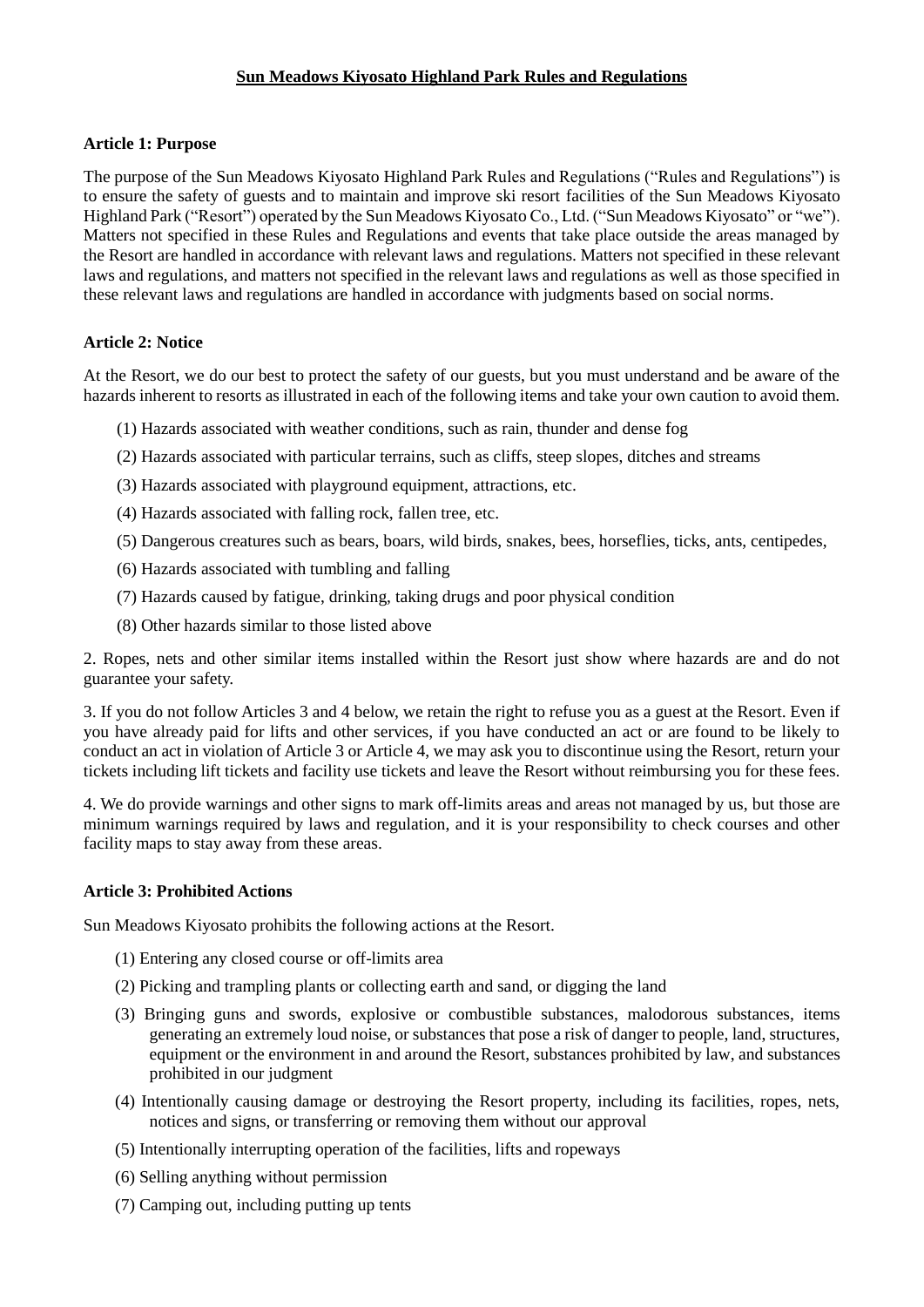- (8) Using fire in the Resort (smoking in the Resort is subject to the rules set forth in Paragraph 2)
- (9) Using radio-controlled cars, radio-controlled helicopters, drones, etc. without our approval
- (10) Taking photographs in prohibited areas or taking photographs that may cause annoyance to other guests
- (11) Endangering the safety of other guests or yourself
- (12) Dumping garbage
- (13) Engaging in behavior that may disturb other guests
- (14) Making violent demands or requests beyond a reasonable scope of us or our employees
- (15) Engaging in any other act prohibited by laws and regulations

2. Smoking (including smoking of electronic cigarettes and smoking of heated tobacco) is permitted only in areas specified by Sun Meadows Kiyosato. You must watch out for fire when smoking. You must completely extinguish cigarette butts and matches at all times and put them into ashtrays.

## **Article 4: Rules of Conduct for Guests**

At the Resort we ask you to observe the following Rules of Conduct.

(1) Do not injure other people or endanger their safety.

(2) Use the facilities and play equipment according to the terrain, weather, your abilities and physical conditions and the degree of congestion so that you can stop immediately to avoid any hazard.

(3) Observe notices and signs posted and announcements broadcast within the Resort and follow instructions of the Resort's patrols and staff.

(4) If you see an accident, disaster, etc., report it and cooperate in rescue activities. Provide your name, address and phone number regardless of whether you are involved in the accident or a witness. We will use this information or provide it to the relevant authorities and medical and other institutions to the extent necessary to respond to the accident.

(5) At the Resort, you are not permitted to bring and use any equipment not approved by us.

# **Article 5: Guest Responsibility**

Sun Meadows Kiyosato does not accept responsibility for any accident caused by your violation of the notices under Paragraph 1 of Article 2, the prohibited actions under Article 3, or the Rules of Conduct under Article 4. If the violation causes damage to us or if we are required to pay damage compensation because of the violation, we will demand that the guest who caused the accident compensate us for the damage or repay the damage compensation we have paid, and the guest must comply with that demand.

2. When a violation of these Rules and Regulations, etc. occurs and rescue in an area not managed by the Resort is requested by you (or your acquaintance), we will conduct rescue activities on our own or jointly with the relevant authorities and, upon completion, will charge you all expenses associated with your rescue. These include expenses for the people involved in your search and rescue, expenses for using snow equipment and lights and for operating lifts and ropeways, and other expenses. You or any acquaintance who has been rescued must pay these expenses.

3. Sun Meadows Kiyosato does not accept responsibility for any theft, etc. occurring in the facilities or parking lot in the Resort, except in cases where the guest stores his or her belongings in the pay storage locked with a key operated by Sun Meadows Kiyosato. If a guest loses or damages the key for such pay storage, the guest will be required to pay 2000 yen as a replacement fee.

4. Sun Meadows Kiyosato does not accept responsibility for any trouble caused by the publication of any image or video of a person who appears in a photograph or filming without giving their consent.

5. You must use lifts and ropeways in accordance with our Lift and Ropeway Rules and Regulations.

6. You must use equipment in accordance with our Play Facilities Use Regulations.